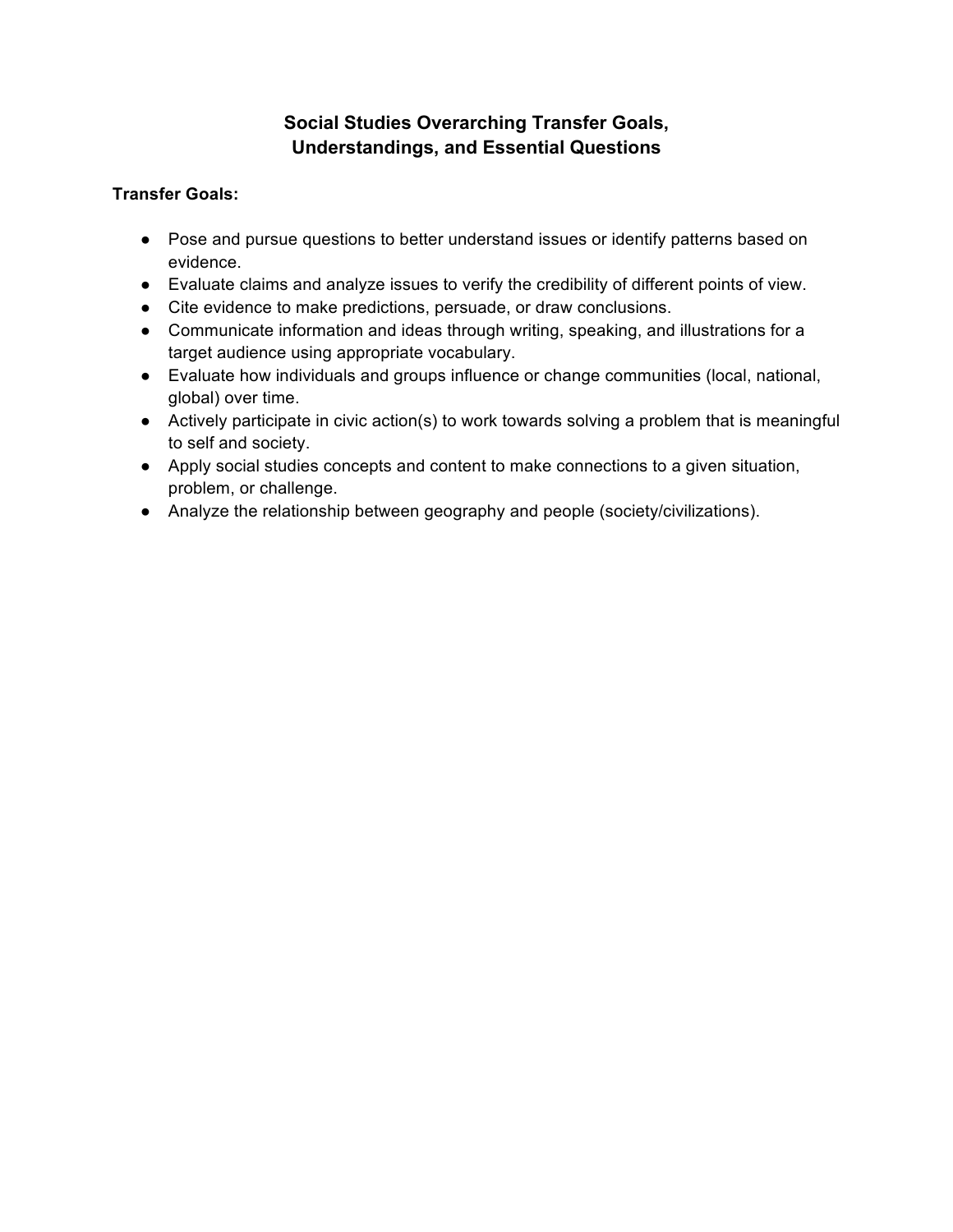### **SOCIAL STUDIES INQUIRY AND COMMUNICATION**

- Pose and pursue questions to better understand issues or identify patterns based on evidence.
- Evaluate claims and analyze issues to verify the credibility of different points of view.
- Cite evidence to make predictions, persuade, or draw conclusions.
- Communicate information and ideas through writing, speaking, and illustrations for a target audience using appropriate vocabulary.

| <b>Essential Questions</b>                                                                                               |
|--------------------------------------------------------------------------------------------------------------------------|
| Why should social scientists consider a range<br>of sources?                                                             |
| What makes a source valid/reliable? How do I<br>make sense of contradictions?                                            |
| What point of view is this model/display/text<br>based on? How does that affect the                                      |
| interpretation?                                                                                                          |
| Whose story is it? Who is being left out?                                                                                |
| How does the story someone tells give insight<br>into who he or she is?                                                  |
| How do I find the information I am looking for?<br>When do I have enough information so that I<br>can draw a conclusion? |
| How do I support my conclusions with                                                                                     |
| appropriate citation of a variety of evidence?                                                                           |
| What is effective communication and how do I<br>choose, based on audience?                                               |
| Why do certain                                                                                                           |
| monuments/images/photographs/films<br>become symbolic?                                                                   |
|                                                                                                                          |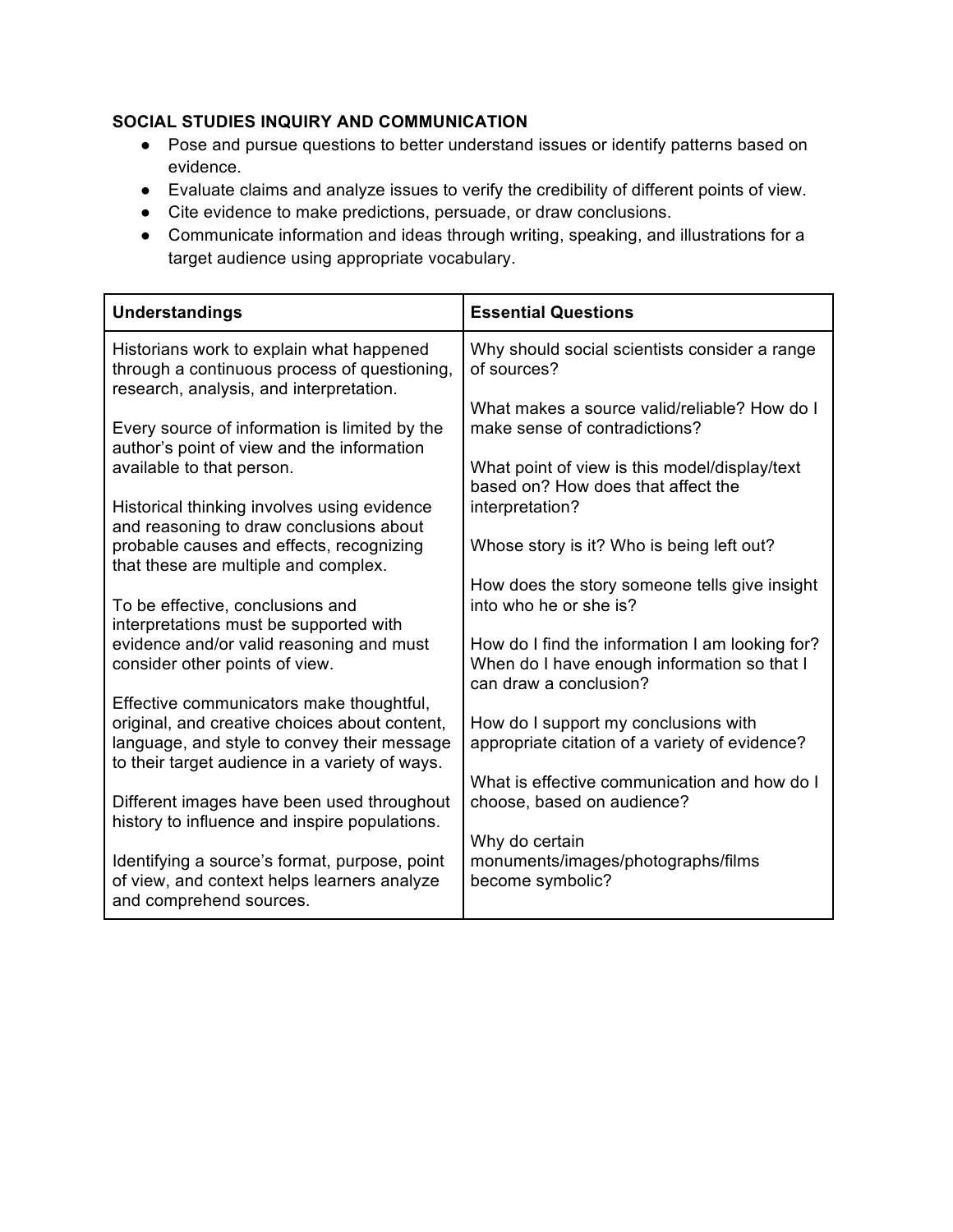#### **HISTORY**

- Apply social studies concepts and content to make connections to a given situation, problem, or challenge.
- Evaluate how individuals and groups influence or change communities (local, national, global) over time.

| <b>Understandings</b>                                                                                                             | <b>Essential Questions</b>                                                               |
|-----------------------------------------------------------------------------------------------------------------------------------|------------------------------------------------------------------------------------------|
| Ideas from a particular set of circumstances<br>can be applied to other situations to gain<br>insight, identify patterns and make | How do events, ideas, innovations impact<br>people's lives and/or our view of the world? |
| predictions.                                                                                                                      | How has discrimination affected the course of<br>history?                                |
| People seek change in society, based on<br>values and viewpoints, and use different<br>methods to accomplish change.              | How can one person make a difference in the<br>lives of others?                          |
| Historical events and developments are<br>shaped by specific individuals, groups, and                                             | When is conflict necessary?                                                              |
| unique circumstances of time and place, as                                                                                        | How does indifference allow problems to                                                  |
| well as broader historical contexts.                                                                                              | spread?                                                                                  |
| Historians recognize multiple points of view to                                                                                   | What do people do to stand up for                                                        |
| gain a clearer understanding of an event/time                                                                                     | themselves? What lines do they cross? How                                                |
| period.                                                                                                                           | far are they willing to go?                                                              |
| People's perspectives of historical events                                                                                        | Why do people's perspectives of historical                                               |
| may change over time.                                                                                                             | events change over time?                                                                 |
| Fear, cultural differences, and/or pursuit of                                                                                     | How do contemporary perspectives influence                                               |
| power can lead to unjust actions.                                                                                                 | our interpretations of the past?                                                         |
| A specific sequence of events can lead to a                                                                                       | When do the rights of individuals outweigh                                               |
| particular outcome.                                                                                                               | the rights of many?                                                                      |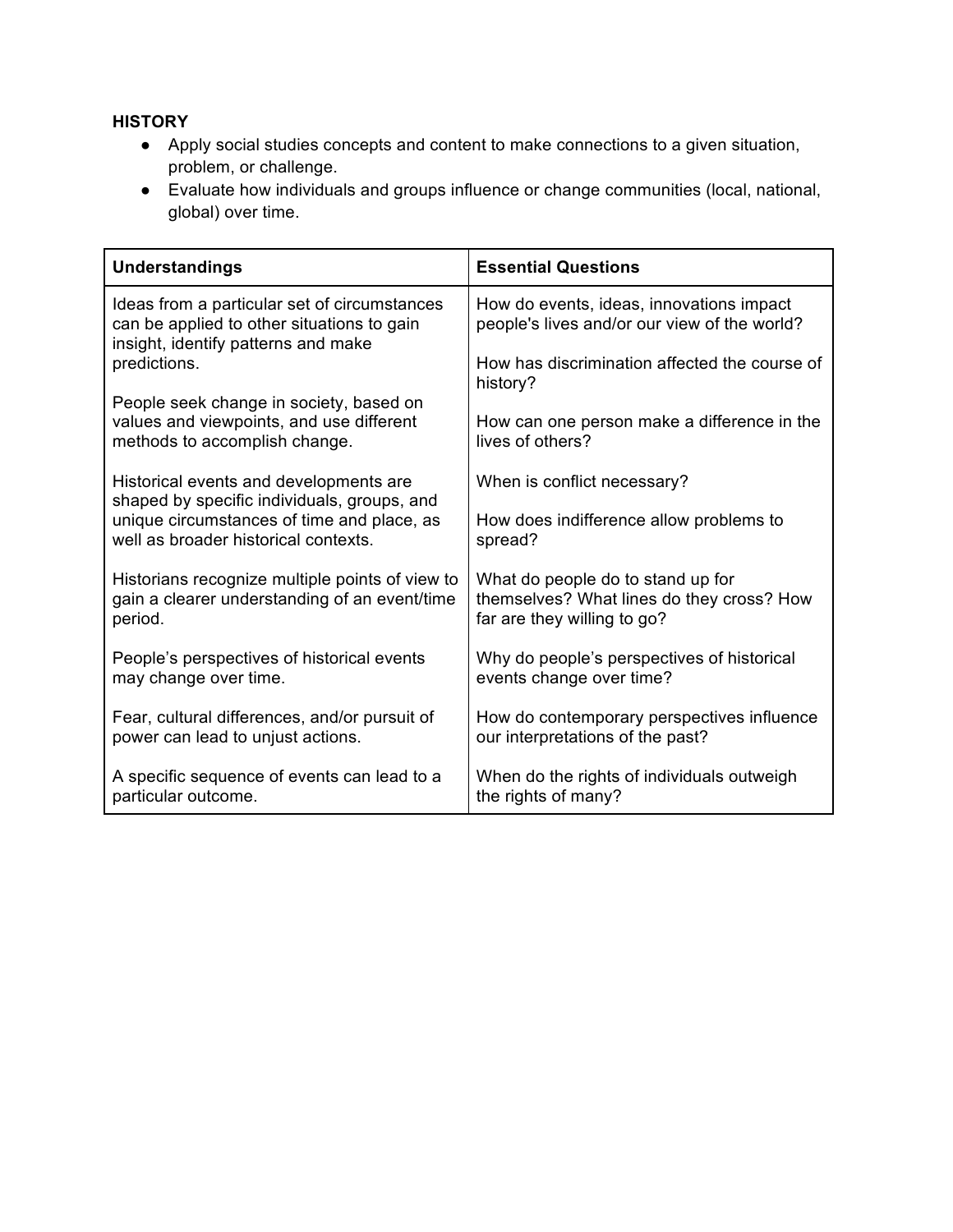## **ECONOMICS**

- Apply social studies concepts and content to make connections to a given situation, problem, or challenge.
- Evaluate how individuals and groups influence or change communities (local, national, global) over time.

| <b>Understandings</b>                                                                                                         | <b>Essential Questions</b>                                                                   |
|-------------------------------------------------------------------------------------------------------------------------------|----------------------------------------------------------------------------------------------|
| Economic ideas can be applied to various<br>situations to gain insight, identify patterns,<br>and make predictions.           | How do thriving and struggling economies<br>impact societal actions?                         |
| Identify reasons why people seek change in                                                                                    | What will government/business/people do to<br>increase resources on a local or global scale? |
| society, based on values and viewpoints, and<br>the different methods used to accomplish<br>change.                           | How do people acquire resources they lack?                                                   |
|                                                                                                                               | How does needs vs. wants impact behavior?                                                    |
| Economics shape the ideas, choices, and<br>actions of individuals and groups.                                                 | How do people and governments decide how<br>wealth should be distributed and used?           |
| A variety of resources (human capital,<br>physical capital, and natural resources) are<br>used to produce goods and services. | How does the use of resources define a<br>society's priorities?                              |
| The desire for economic goods (both buying<br>and selling) creates interdependence as well<br>as conflict.                    | How does changes in economic policy affect<br>individuals and society?                       |
| Desire for more resources can cause the<br>oppression of groups of people.                                                    | How does individual responsibility affect<br>wealth and standard of living?                  |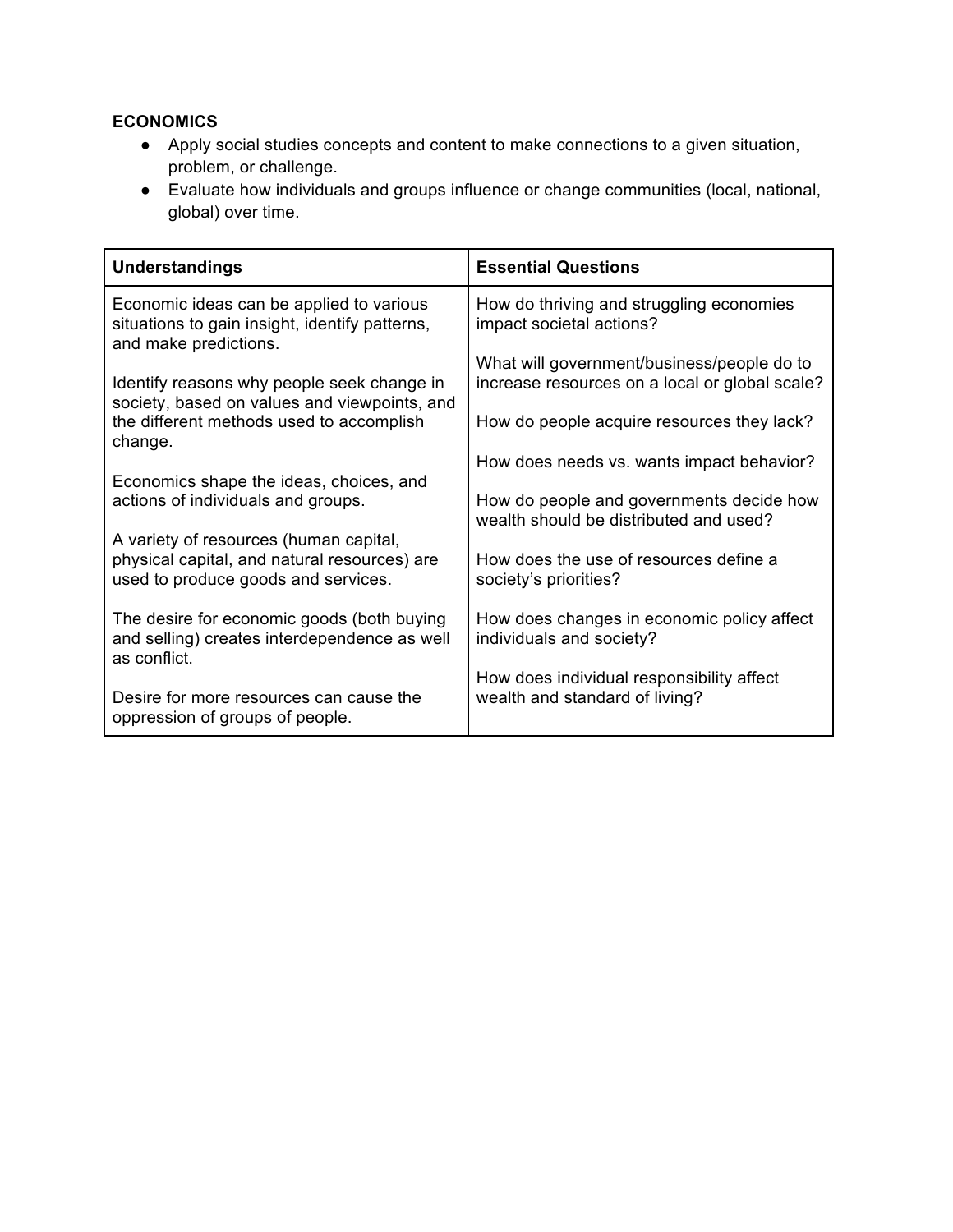### **GEOGRAPHY**

- Analyze the relationship between geography and people (society/civilizations)
- Apply social studies concepts and content to make connections to a given situation, problem, or challenge.
- Evaluate how individuals and groups influence or change communities (local, national, global) over time.

| <b>Understandings</b>                                                                               | <b>Essential Questions</b>                                                                               |
|-----------------------------------------------------------------------------------------------------|----------------------------------------------------------------------------------------------------------|
| The natural resources and location of a place<br>significantly affect the livelihood, politics, and | How does where you live affect how you live?                                                             |
| opportunity of the people living in them.                                                           | Why do people move and how does it affect<br>both places?                                                |
| Movement of people creates short-term and                                                           |                                                                                                          |
| long-term change both to the lives of people<br>and the characteristics of the place.               | How do human settlements and movements<br>relate to the location and use of natural<br>resources?        |
| Geographers use a variety of tools to                                                               |                                                                                                          |
| evaluate the characteristics of a place or<br>population.                                           | How does migration/population trends affect<br>the lives of people and the characteristics of<br>places? |
| Decisions that people make have a direct                                                            |                                                                                                          |
| impact on the environment.                                                                          | What does the geographic visual                                                                          |
|                                                                                                     | (map/table/graph/chart) include and what can                                                             |
| The environment in which we live has a direct<br>impact on how we live and the decisions we         | I conclude from the information?                                                                         |
| make.                                                                                               | What is the relationship between humans and<br>the environment?                                          |
| Technology impacts the interactions of                                                              |                                                                                                          |
| people, communication of ideas, and<br>changes in the environment over time.                        | How do people's surroundings affect their<br>view of others?                                             |
|                                                                                                     | How have human innovations changed the<br>way we interact with each other and the<br>environment?        |